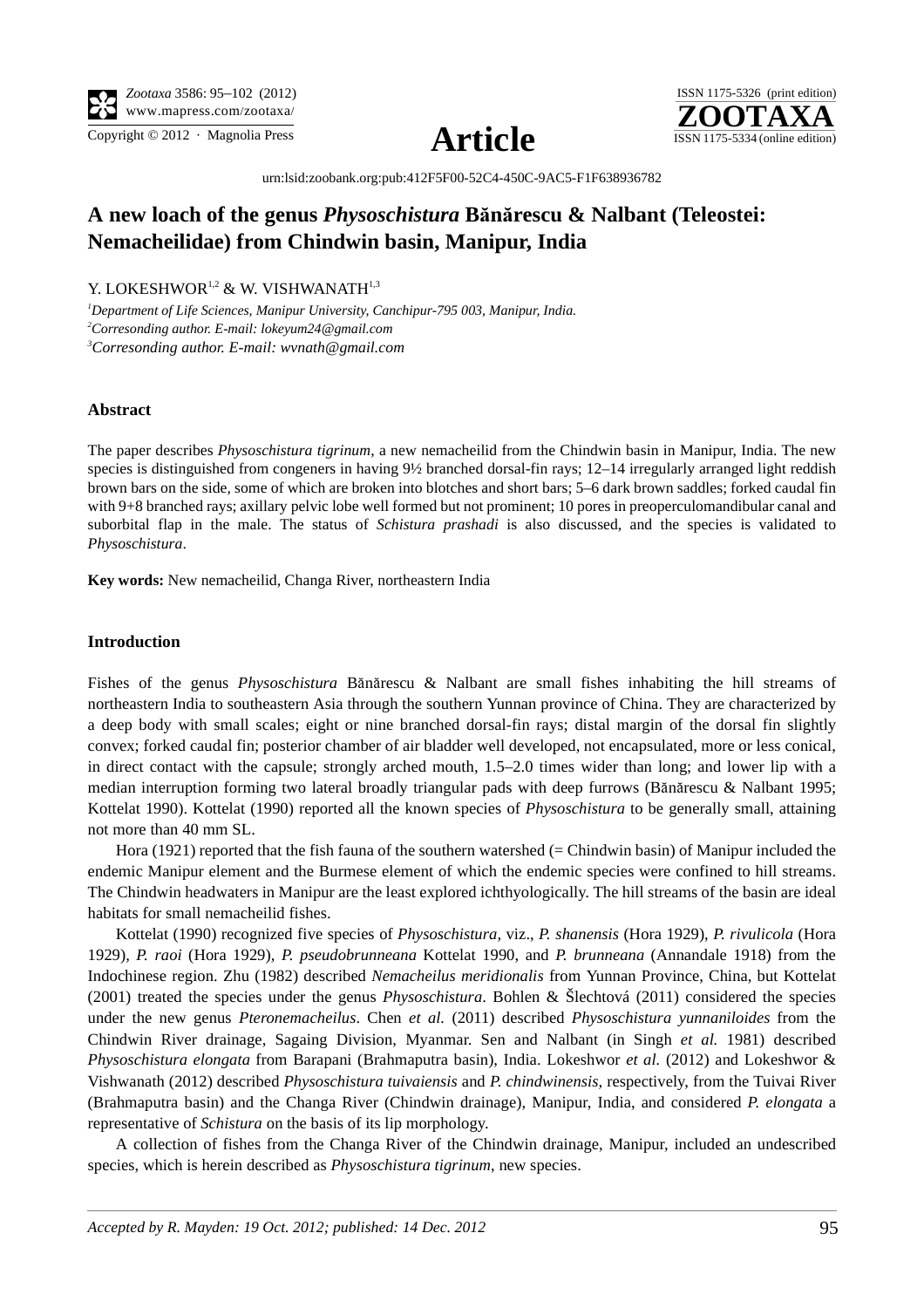## **Materials and methods**

Measurements were made point to point with dial calipers and data recorded to tenths of a millimeter. Counts and measurements were made on the left side of the specimens wherever possible. Measurements of the subunits of the head are presented as percentage of head length while head length and other body parts are reported as percentages of standard length. Counts and measurements follow Kottelat (1990). The specimens are deposited in the Manipur University Museum of Fishes (MUMF). Museum code: ZSI, Zoological Survey of India, Kolkata.



**FIGURE 1.** *Physoschistura tigrinum*, n. sp.: lateral aspect of (A) holotype, MUMF 11051, 73.6 mm SL, male; (B) paratype, MUMF 11053, 73.2 mm SL, female; (C) dorsal aspect of holotype.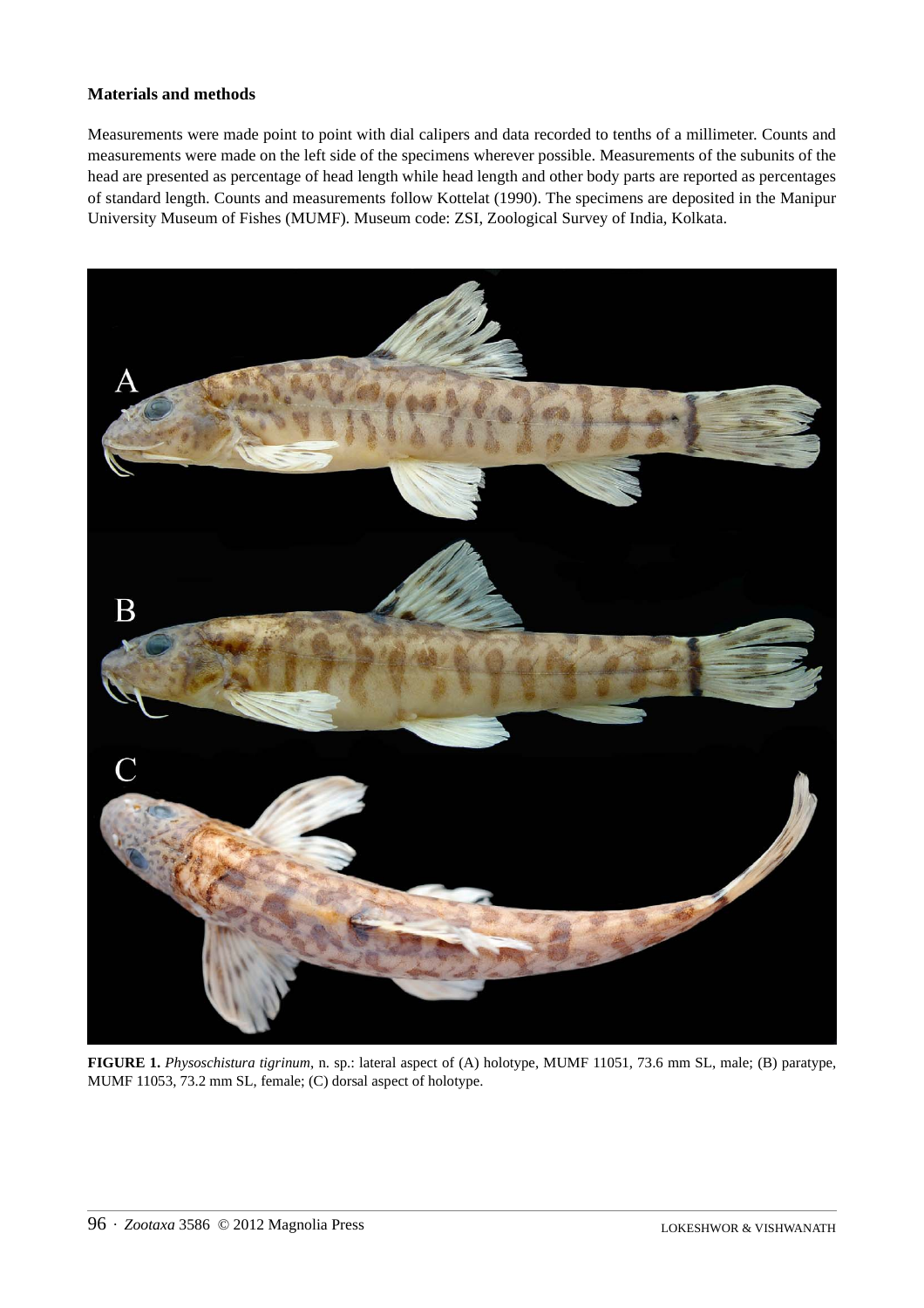# *Physoschistura tigrinum***, new species**

(Fig. 1)

**Type material. Holotype.** MUMF 11051, 73.6 mm SL, male; India: Manipur: Ukhrul district: Phungrei, Changa River (the Chindwin drainage); 25°12´26˝N 94°31´35˝E; Kingson, December 2004.

**Paratypes.** MUMF 11050, 72.8 mm SL, female & MUMF 11052–11053, 2, 73.0–73.2 mm SL, males; same data as holotype; one paratype (MUMF 11053, 73.2 mm SL) was dissected for study of the intestine and air bladder.

**Diagnosis.** A large *Physoschistura* reaching 73.6 mm SL, distinguished from its congeners in having the following combination of characters: 12–14 irregular light reddish brown bars (few become broken and forming blotches) on side of body; 5–6 reddish brown irregular saddles on back; lateral line complete with 90–94 pores; 9+8 branched caudal fin rays; axillary pelvic-fin lobe present but not prominent; male with suborbital flap; 10 pores in preoperculomandibular canal.



**FIGURE 2.** Lip structure of (A) *Physoschistura tigrinum* and (B) *P. prashadi.*

**Description.** Counts and measurements are in Table 1. Body elongated and stout. Dorsal profile gently arched, elevating evenly from tip of snout up to dorsal-fin origin, sloping to the point vertical to anal-fin origin and then nearly horizontal to caudal-fin origin. Body oval in cross section anteriorly, becomes slightly compressed and then more compressed posteriorly. Ventral profile of body more or less straight throughout length. Head slightly depressed and almost as broad as high at nape. Snout length almost half head length, almost as long as broad at nares and about twice eye diameter.

Dorsal fin with three simple and 9½ branched rays, articulating nearer to tip of snout (predorsal length, 45.0–47.0% of SL) than to caudal-fin base, in advance of pelvic-fin origin; distal margin slightly convex. Anal fin with three simple and 5<sup>1</sup>/<sub>2</sub> branched rays. Pectoral fin with 11 rays, reaching about half distance to pelvic-fin base. Pelvic fin with 8 rays, origin below base of  $3<sup>rd</sup>$  or  $4<sup>th</sup>$  branched dorsal-fin ray, reaching about midway to anal-fin origin; distal margin of pelvic fin reaching vent when adpressed. Axillary pelvic-fin lobe present and is prominent. Caudal fin with 9+8 branched rays, slightly forked, lobes equal, upper lobe 1.3–1.5 times longer than median rays. Caudal peduncle 1.4–1.7 times longer than deep, with low dorsal and ventral adipose crests on posterior half. Largest recorded size 73.6 mm SL (MUMF 11051).

Body covered with partly overlapping minute scales, except between base of pectoral fin and belly where scales are absent. Lateral line complete, straight, with 90–94 pores. Cephalic lateral-line system with 12 supraorbital, 3+8 infraorbital, 10 preoperculomandibular and three supratemporal pores. Unculi present on lips, barbels, throat, snout, interorbital area, and pectoral and pelvic rays.

Anterior nostril pierced on anterior side of low pointed flap-like tube. Mouth strongly arched, 1.4–1.5 times wider than length. Lips fleshy; upper lip finely pleated, with a median incision. Lower lip with two lateral, broadly triangular pads separated by a wide median furrow (Fig. 2A). Processus dentiformis present, not prominent. No median notch in lower jaw. Inner rostral barbel reaching to vertical of nostril or maxillary barbel base; outer one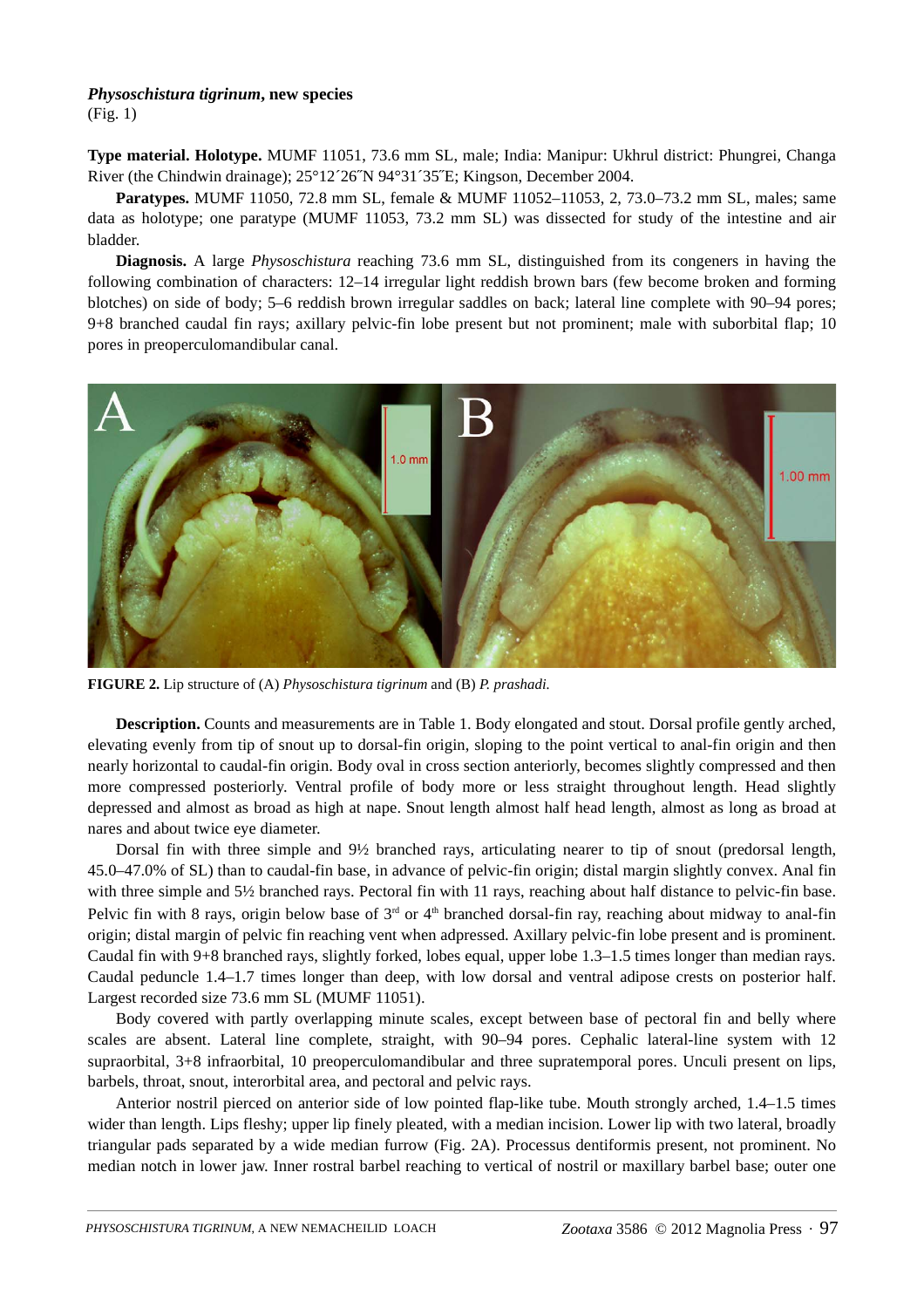more elongated, reaching vertical below middle of eye. Maxillary barbel reaching to vertical of occiput. Free posterior chamber of air bladder present, not encapsulated, slightly conical (Fig. 3A). Intestine with bend immediately behind stomach (Fig. 4A).

**Sexual dimorphism.** Male with prominent suborbital flap.

|                                 | Holotype          | Paratypes         |                   |                   |
|---------------------------------|-------------------|-------------------|-------------------|-------------------|
|                                 | <b>MUMF 11051</b> | <b>MUMF 11050</b> | <b>MUMF 11052</b> | <b>MUMF 11053</b> |
| % SL                            |                   |                   |                   |                   |
| Body depth                      | 17.0              | 18.0              | 19.0              | 17.5              |
| Head depth at nape              | 13.0              | 13.0              | 14.0              | 13.3              |
| Lateral head length             | 22.0              | 23.0              | 22.0              | 22.5              |
| Dorsal head length              | 19.0              | 19.0              | 20.0              | 19.7              |
| Head depth at eye               | 10.0              | 11.0              | 12.0              | 10.5              |
| Caudal-peduncle length          | 15.0              | 16.0              | 15.0              | 15.4              |
| Caudal-peduncle height          | 9.8               | 9.8               | 11.0              | 10.0              |
| Predorsal length                | 47.0              | 47.0              | 45.0              | 45.7              |
| Prepelvic length                | 48.0              | 51.0              | 53.0              | 50.5              |
| Preanus length                  | 67.0              | 69.0              | 72.0              | 68.5              |
| Preanal length                  | 73.0              | 76.0              | 79.0              | 75.0              |
| Dorsal-fin height               | 16.0              | 15.0              | 17.0              | 16.0              |
| Pelvic-fin length               | 16.0              | 18.0              | 17.0              | 16.5              |
| Anal-fin depth                  | 17.5              | 16.5              | 17.0              | 17.0              |
| Pectoral-fin length             | 19.0              | 20.0              | 18.0              | 18.5              |
| Max. head width at cheek        | 12.0              | 14.0              | 14.0              | 13.0              |
| Head width (at nares)           | 9.5               | 8.4               | 9.5               | 9.0               |
| Body width at anal-fin origin   | 7.1               | 8.1               | 7.9               | 7.5               |
| Body width at dorsal-fin origin | 12.0              | 13.0              | 12.0              | 12.4              |
| $%$ HL                          |                   |                   |                   |                   |
| Snout length                    | 47.4              | 50.6              | 46.9              | 47.2              |
| Interorbital distance           | 27.3              | 28.5              | 29.2              | 28.0              |
| Eye diameter                    | 23.8              | 23.8              | 23.9              | 23.9              |
| Mouth gape width                | 35.1              | 31.2              | 29.9              | 33.0              |
| Lateral length of head          | 114.0             | 119.0             | 112.0             | 113.5             |
| Head depth at eye               | 53.9              | 58.5              | 58.3              | 55.0              |
| Head depth at nape              | 68.6              | 68.8              | 69.4              | 68.6              |
| Body depth at dorsal-fin origin | 90.2              | 91.3              | 94.4              | 92.0              |
| Depth of caudal peduncle        | 50.4              | 50.7              | 55.6              | 53.6              |
| Length of caudal peduncle       | 79.2              | 85.5              | 77.4              | 80.2              |
| Maximum head width              | 62.6              | 70.9              | 71.1              | 64.0              |
| Body width at dorsal-fin origin | 59.6              | 66.0              | 61.1              | 60.0              |
| Body width at anal-fin origin   | 36.5              | 41.9              | 40.3              | 37.6              |

### **TABLE 1.** Morphometric data of *Physoschistura tigrinum.*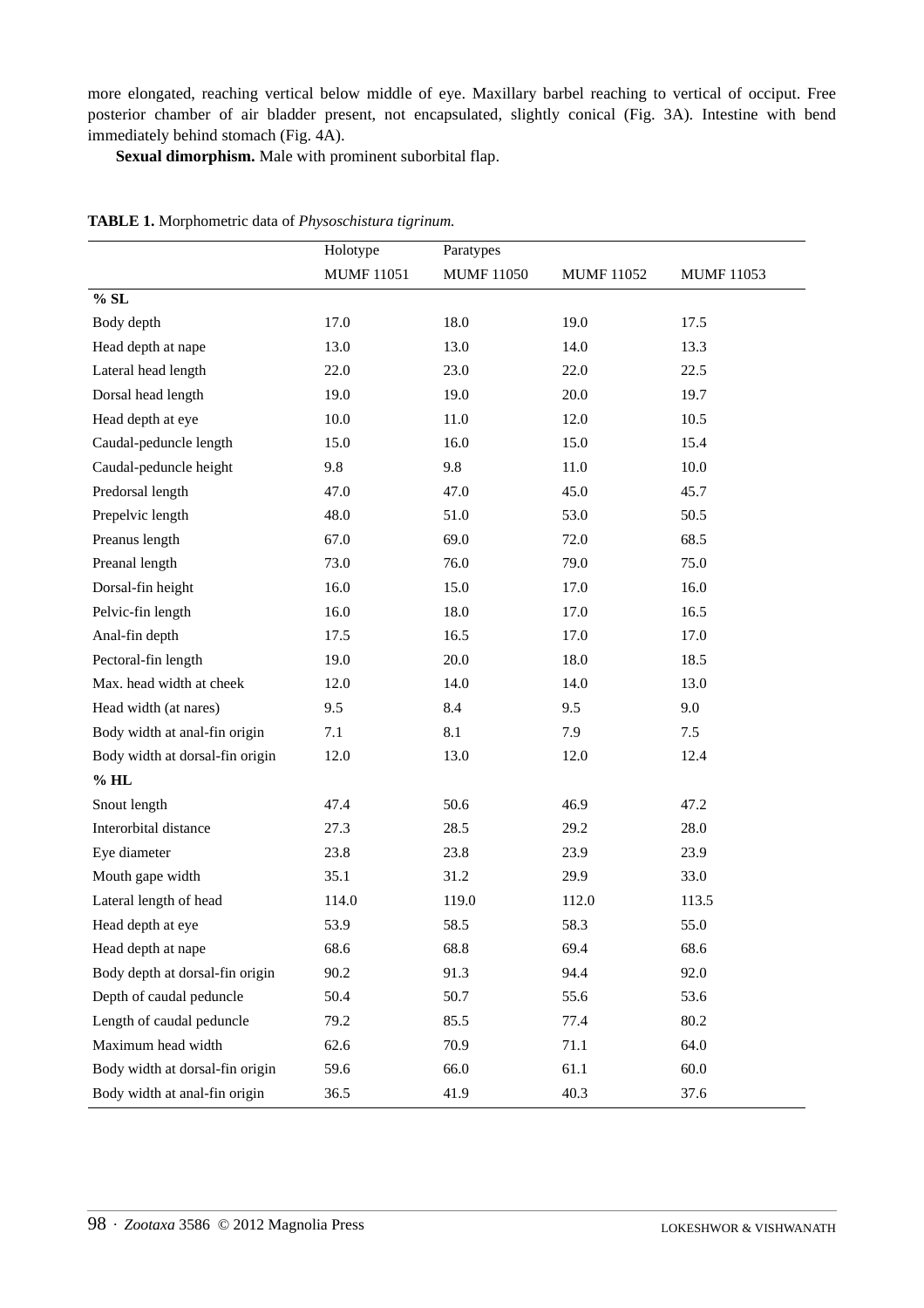

**FIGURE 3.** Air bladder of (A) *Physoschistura tigrinum* and (B) *P. prashadi* showing free posterior chambers.



**FIGURE 4.** Coiling pattern of intestine of (A) *Physoschistura tigrinum* and (B) *P. prashadi.*



**FIGURE 5.** Map showing type locality of *Physoschistura tigrinum.*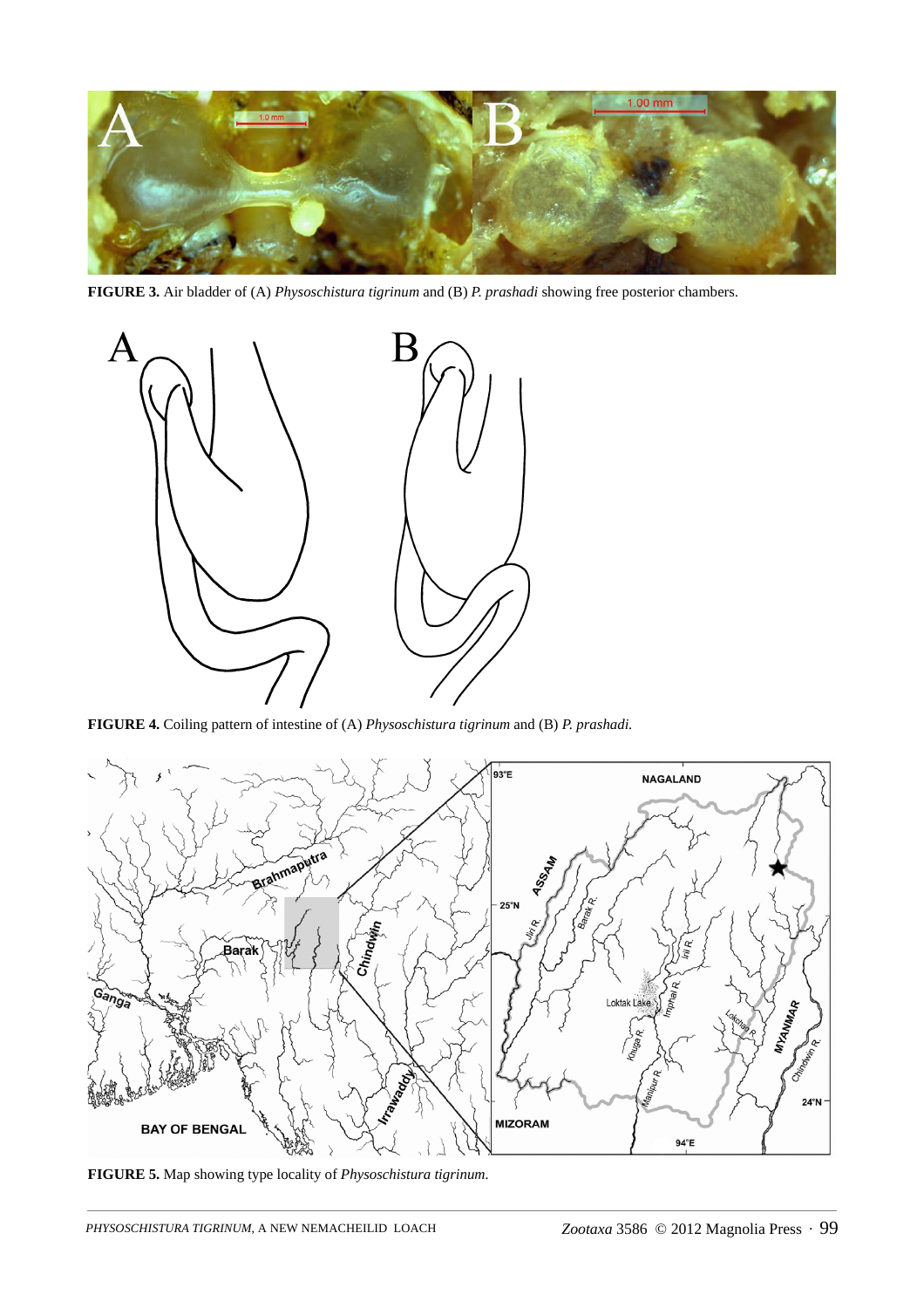**Color.** In 10% formalin: body light yellowish with 12–14 irregular light reddish brown bars on the side/flank, extending from upper side, crossing lateral line, reaching level of pectoral fin. Some bars broken, forming irregular blotches. Dorsal and lateral aspect of head mottled with irregular reddish brown spots. Dorsal surface of body with 5–6 reddish brown saddles of irregular shape. Dorsal-fin base with two black spots; first one larger, extending from first simple ray to first branched ray; second extending from between second and third branched rays to base of fourth branched ray. Caudal-fin base with prominent dark brown bar subtended at top and bottom by black spots. Middle of caudal fin with irregular elongated rows of dark brown spots. Branched pectoral-fin rays with 3 transverse rows of brown spots, one at base, one in middle and one in subterminal region. Outer rostral barbel with black spot at base.

**Distribution.** India: Manipur: Ukhrul district: Phungrei, Changa River, tributary of Tizu River (Chindwin drainage) (Fig. 5).

**Etymology.** The species is named for the tiger-like bars on the body.

### **Discussion**

All known species of *Physoschistura* except *P. chindwinensis*, *P. shanensis, P. tuivaiensis* and *P. yunnaniloides* have an incomplete lateral line. *Physoschistura tigrinum* is similar to *P. chindwinensis*, *P. shanensis, P. tuivaiensis*  and *P. yunnaniloides* in having a complete lateral line. However, it is easily distinguished from *P. chindwinensis* in having 5–6 (vs. 11–16) saddles on dorsum, 11 (vs. 10) pectoral-fin rays,  $9\frac{1}{2}$  (vs.  $8\frac{1}{2}$ ) branched dorsal-fin rays,  $9+8$ (vs. 8+8) branched caudal-fin rays, and basicaudal bar complete (vs. interrupted); from *P. shanensis* in having 12–14 irregular bars (vs. eight elongated blotches) on the body, three (vs. four) simple dorsal-fin rays, a shorter pectoral fin (18.4–20.1% SL vs. 24.3) and 17 (vs. 16) branched caudal-fin rays; from *P. tuivaiensis* in having three (vs. four) simple and 9½ (vs. 8½) branched dorsal-fin rays, 11 (vs. 10) rays in pectoral fin, 9+8 (vs. 8+7) branched caudal-fin rays, free posterior chamber of air bladder conical (vs. oval), and basicaudal bar complete (vs. interrupted); and from *P. yunnaniloides* in the presence (vs. absence) of a free posterior air bladder, more simple (three vs. four) and branched (9½ vs. 8½) dorsal-fin rays; more pectoral-fin rays (11 vs. 10), and more branched caudal-fin rays  $(9+8 \text{ vs. } 8+8)$ .

The new species is also distinguished from *Physoschistura rivulicola* in having fewer simple dorsal-fin rays (three vs. four), a deeper head at nape (13.0–14.0% SL vs. 11.8), longer dorsal head length (19.0–20.0% SL vs. 18.1), longer predorsal space (45.0–47.0% SL vs. 44.2), deeper body (17.0–19.0% SL vs. 15.6), longer snout (46.9–50.6% HL vs. 29.1) and smaller eye (diameter, 23.8–23.9% HL vs. 26.6).

*Physoschistura tigrinum* is easily distinguished from *P. raoi* in having three (vs. four) simple and 9½ (vs. 8½) branched dorsal-fin rays, 12–14 (vs. 22) irregular vertical bars, shallower body (body depth, 17.0–19.0% SL vs. 19.1), shorter head (19.0–20.0% SL vs. 23.1), shallower head at nape (13.0–14.0% SL vs. 15.4), shorter predorsal length (45.0–47.0% SL vs. 50.2), wider body at dorsal-fin base (12.0–13.0% SL vs. 11.1), longer snout (46.9–50.6% HL vs. 45.8), and smaller eye (diameter, 23.8–23.9% HL vs. 29.1). It differs from *P. brunneana* in having three (vs. four) simple dorsal-fin rays, and presence (vs. absence) of an axillary pelvic lobe. It also differs from *P. pseudobrunneana* in having 9+8 (vs. 8+8) branched caudal-fin rays, three (vs. four) simple dorsal-fin rays and 10 (vs. seven) preoperculomandibular pores.

Hora (1921) described *Nemachilus prashadi* based on 74 specimens collected from three localities, viz., Thonagpal Tank, Thoubal Stream, Sikmai Stream (all Chindwin basins, Manipur). He did not report the type locality of the holotype. Kottelat (1990) put the species in the genus *Schistura* but did describe the structure of the lips and the posterior free air chamber because of the unavailability of fresh materials.

In the present study, nemacheiline specimens in MUMF collected from the Chindwin drainage within a 30 kilometer radius of the localities from where the species was collected by Hora (1921) were examined. All of the specimens agree with Hora's (1921) description of *Nemachilus prashadi*. All of the specimens have 9½ branched dorsal-fin rays; slightly convex distal margin of the dorsal fin; feebly to moderately developed processus dentiformis; strongly arched mouth, 1.4–1.5 times wider than length; lower lip with a wide median interruption forming two lateral broad triangular pads (Fig. 2B); free posterior chamber of air bladder well formed, not encapsulated, more or less conical (Fig. 3B); and intestine with a large loop which reaches forward to the stomach (Fig. 4B). These characters agree with the descriptions of *Physoshistura* by Bănărescu & Nalbant, and Kottelat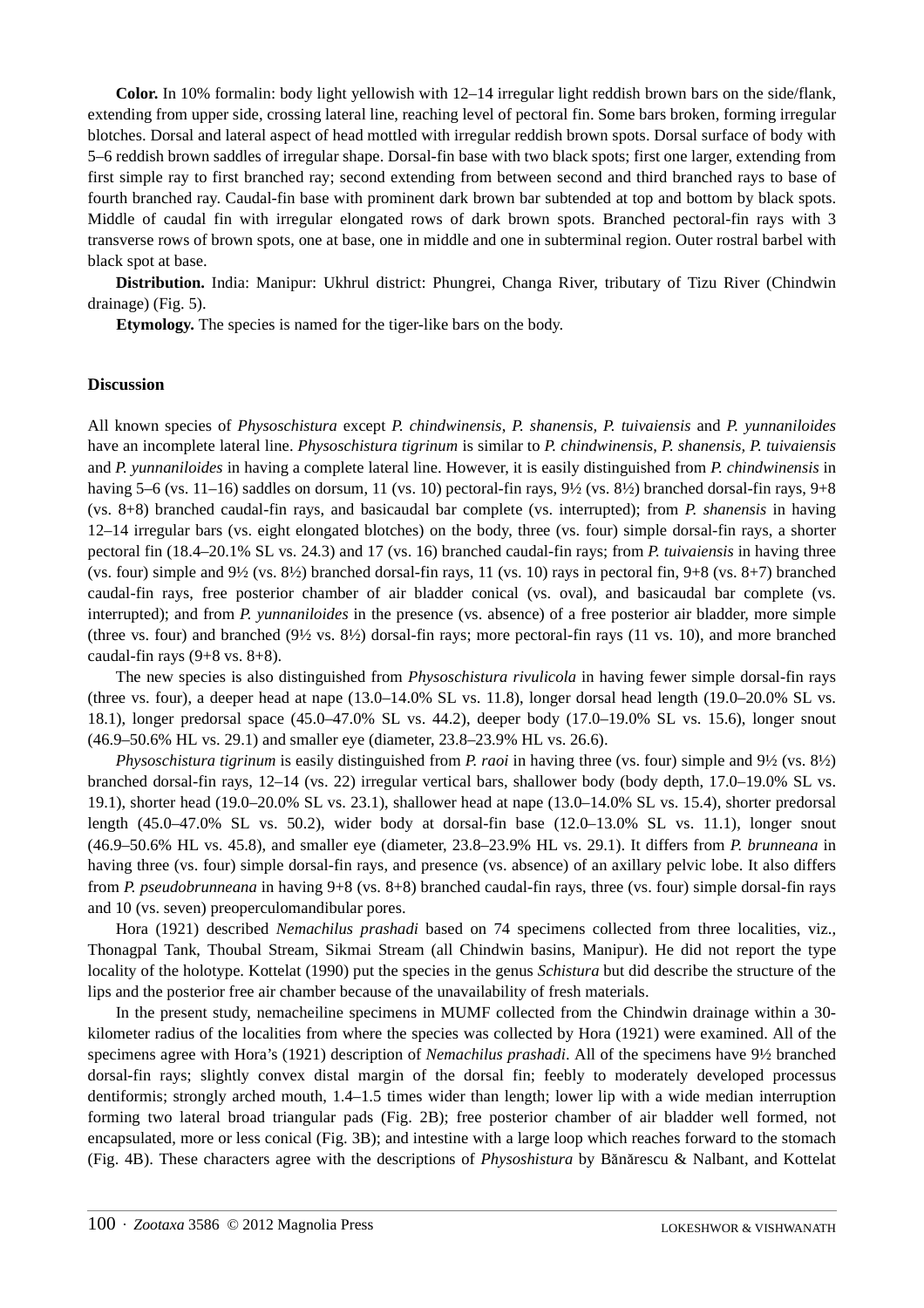(1990). On the basis of this study, we include the species hitherto known as *Schistura prashadi* in *Physoschistura*. Biometric data for specimens examined are in Table 2.

|                                 | mean  | range          | s.d. |
|---------------------------------|-------|----------------|------|
| $\%$ SL                         |       |                |      |
| Body depth                      | 20.4  | $18.4 - 23.3$  | 1.5  |
| Head depth at nape              | 14.4  | $13.1 - 15.7$  | 0.9  |
| Lateral head length             | 23.6  | $22.4 - 25.4$  | 1.0  |
| Dorsal head length              | 20.6  | $18.6 - 21.6$  | 0.9  |
| Head depth at eye               | 12.5  | $11.4 - 14.9$  | 0.9  |
| Caudal-peduncle length          | 15.3  | $12.2 - 17.8$  | 1.4  |
| Caudal-peduncle height          | 11.4  | $10.5 - 12.1$  | 0.5  |
| Predorsal length                | 50.2  | $46.5 - 52.4$  | 1.9  |
| Prepelvic length                | 54.6  | $50.4 - 61.9$  | 3.0  |
| Preanus length                  | 72.1  | $69.7 - 80.1$  | 3.0  |
| Preanal length                  | 78.0  | 72.9-84.2      | 3.3  |
| Dorsal-fin height               | 16.0  | $11.8 - 19.3$  | 1.8  |
| Pelvic-fin length               | 17.5  | $16.0 - 19.0$  | 0.8  |
| Anal-fin depth                  | 16.4  | $14.6 - 17.8$  | 1.0  |
| Pectoral-fin length             | 22.2  | 18.9-24.8      | 1.7  |
| Max. head width at cheek        | 14.7  | $12.5 - 17.4$  | 1.2  |
| Head width (at nares)           | 9.5   | $7.9 - 12.9$   | 1.1  |
| Body width at anal-fin origin   | 7.8   | $4.7 - 9.2$    | 0.6  |
| Body width at dorsal-fin origin | 14.1  | $11.4 - 17.0$  | 1.8  |
| $%$ HL                          |       |                |      |
| Snout length                    | 49.3  | $43.8 - 57.0$  | 4.0  |
| Interorbital distance           | 34.3  | $28.2 - 40.1$  | 3.0  |
| Eye diameter                    | 26.6  | $24.0 - 29.1$  | 2.2  |
| Mouth gape width                | 34.3  | $29.7 - 42.5$  | 3.8  |
| Lateral length of head          | 114.8 | 106.8-127.9    | 6.3  |
| Head depth at eye               | 60.9  | $54.2 - 68.8$  | 5.1  |
| Head depth at nape              | 70.6  | $61.6 - 84.0$  | 6.3  |
| Body depth at dorsal-fin origin | 99.7  | $86.6 - 115.6$ | 10.4 |
| Depth of caudal peduncle        | 55.4  | $50.1 - 63.3$  | 3.5  |
| Length of caudal peduncle       | 74.6  | $68.5 - 95.6$  | 8.6  |
| Maximum head width              | 71.9  | $61.6 - 83.4$  | 7.6  |
| Body width at dorsal-fin origin | 69.8  | 54.4-79.8      | 10.1 |
| Body width at anal-fin origin   | 38.3  | 32.6-43.2      | 3.3  |

**TABLE 2**. Morphometric data of *Schisura prashadi* (N = 12).

**Comparative Materials.** Morphometric data are from Chen *et al.* (2011), Kottelat (1990), and material examined. *Physoschistura chindwinensis*, MUMF 11077, 1 ex., 43.3 mm SL, holotype; Lokchao River at Moreh, Manipur, India (Chindwin basin). MUMF 11074–11089, 13 exs., 40.9–49.6 mm SL, paratopotypes. ZSI FF 4603/3, 3 exs., 40.3–43.6 mm SL, paratopotypes.